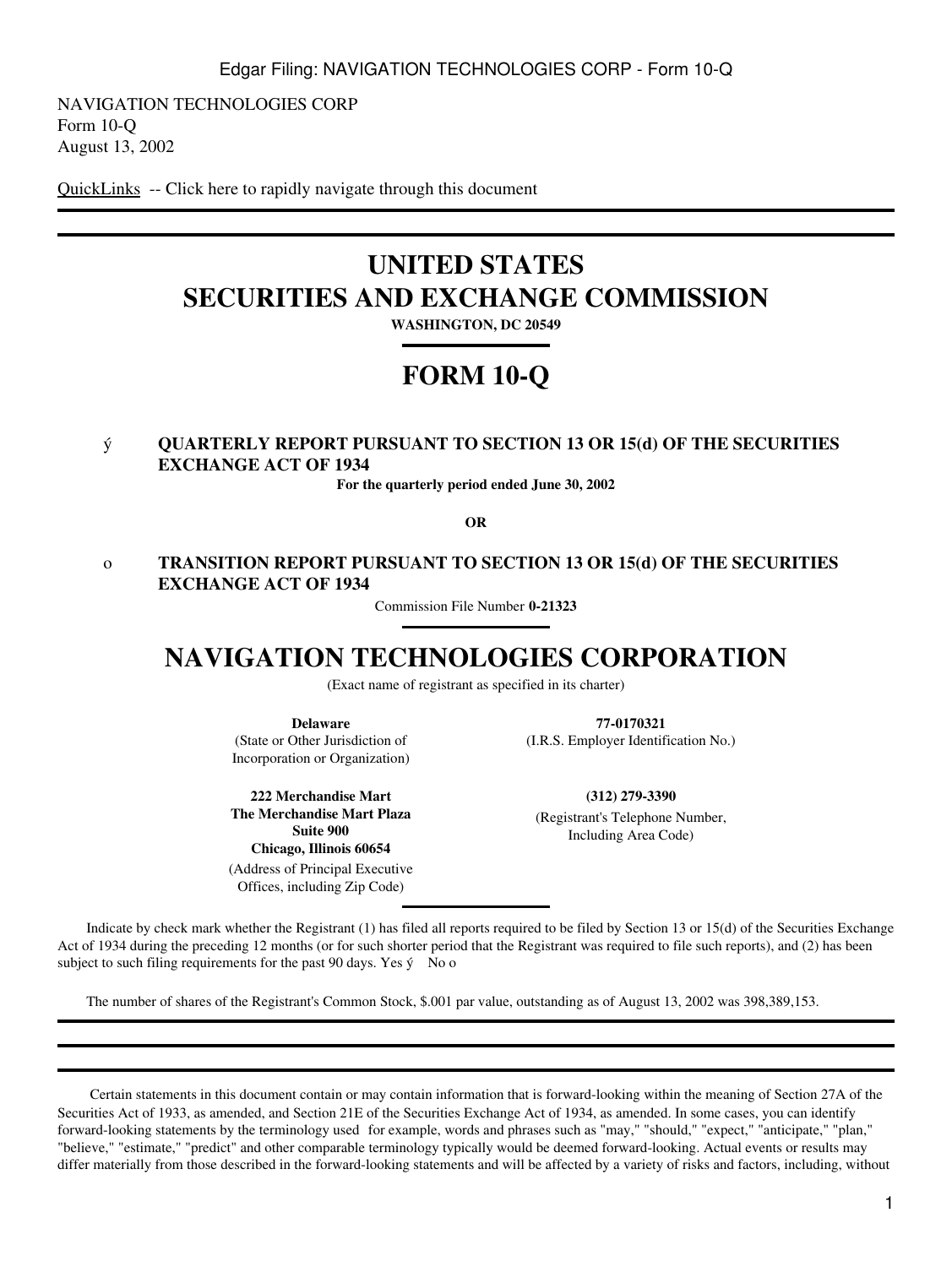limitation, the risks described in the section of Navigation Technologies' Registration Statement on Form 10, File No. 0-21323, as amended, captioned "Risk Factors" under Item 1 thereof. Readers should carefully review this document in its entirety, including, but not limited to, the financial statements and notes thereto. Navigation Technologies undertakes no obligation to publicly release any revisions to such forward-looking statements to reflect events or circumstances after the date hereof. You should rely only on the information contained in this document. We have not authorized anyone to provide you with information that is different. The information contained herein may only be accurate as of the date of this document.

"NAVTECH" is a trademark of Navigation Technologies Corporation.

1

## **PART I FINANCIAL INFORMATION**

<span id="page-1-1"></span><span id="page-1-0"></span>**Item 1. Financial Statements.**

# **NAVIGATION TECHNOLOGIES CORPORATION AND SUBSIDIARIES Condensed Consolidated Balance Sheets**

(In thousands, except per share amounts)

## **Assets**

|                                                                                                                                                   | December 31,<br>2001  |                  |
|---------------------------------------------------------------------------------------------------------------------------------------------------|-----------------------|------------------|
|                                                                                                                                                   |                       | <b>Unaudited</b> |
| Current assets:                                                                                                                                   |                       |                  |
| Cash and cash equivalents<br>Accounts receivable, net of allowance for doubtful accounts of \$1,666<br>and \$2,634 in 2001 and 2002, respectively | \$<br>7,506<br>19,910 | 4,832<br>27,696  |
| Notes receivable from affiliate                                                                                                                   | 5,000                 | 5,500            |
| Prepaid expenses and other current assets                                                                                                         | 2,984                 | 3,376            |
| Total current assets                                                                                                                              | 35,400                | 41,404           |
| Property and equipment, net                                                                                                                       | 11,152                | 10,734           |
| Capitalized software development costs, net                                                                                                       | 15,629                | 18,617           |
| Deposits and other assets                                                                                                                         | 295                   | 405              |
| <b>Total assets</b>                                                                                                                               | \$<br>62,476          | 71,160           |
| <b>Liabilities and Stockholders' Equity</b>                                                                                                       |                       |                  |
| Current liabilities:                                                                                                                              |                       |                  |
| Accounts payable                                                                                                                                  | \$<br>4,872           | 4,632            |
| Accrued payroll and related liabilities                                                                                                           | 13,693                | 14,354           |
| Other accrued expenses                                                                                                                            | 7,965                 | 8,240            |
| Deferred revenue                                                                                                                                  | 18,293                | 27,030           |
| Refundable deferred licensing advances                                                                                                            | 6,965                 | 7,503            |
| Total current liabilities                                                                                                                         | 51,788                | 61,759           |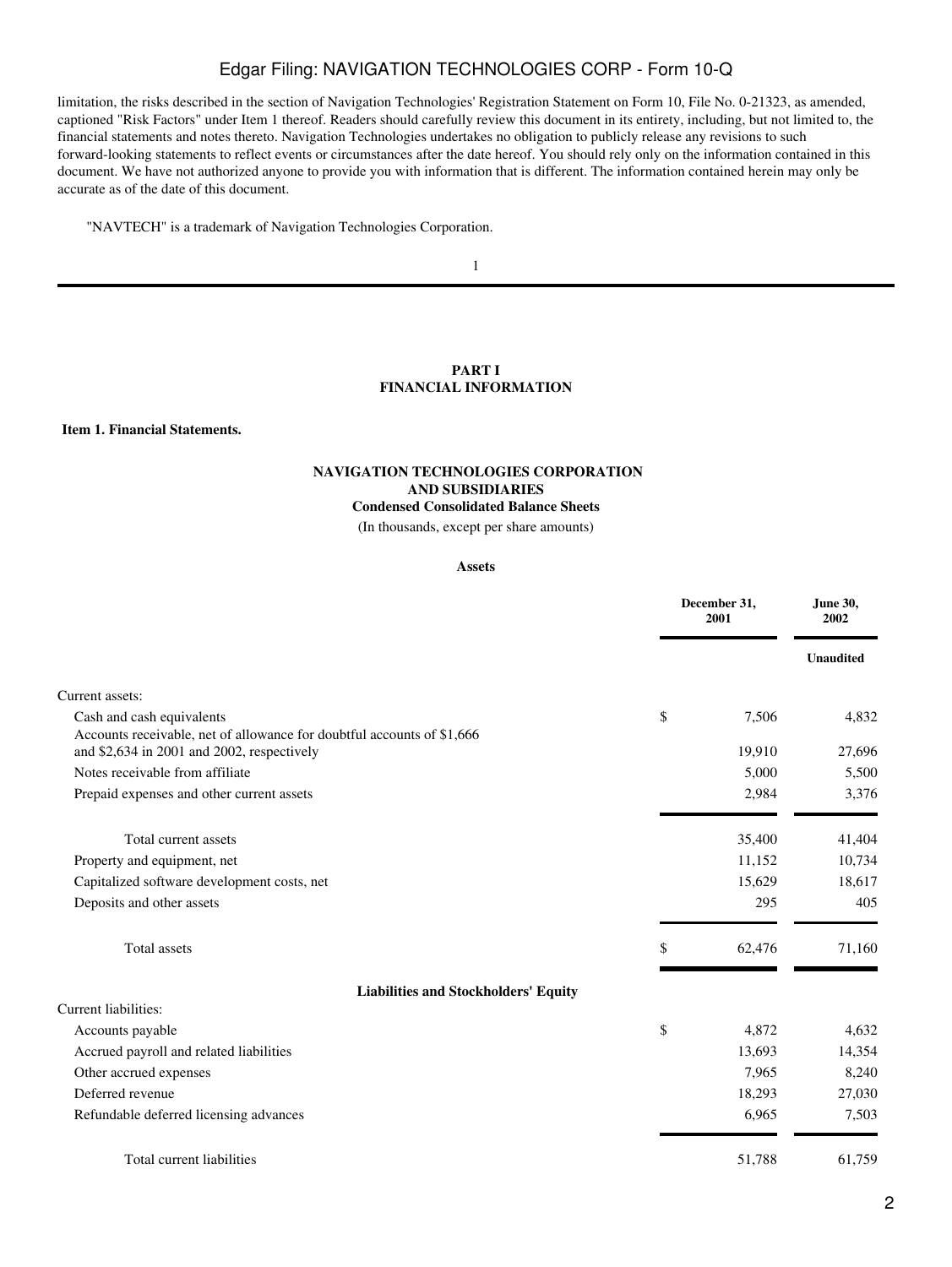|                                                                                                                                                                                                           | December 31,<br>2001 | June 30,<br>2002 |
|-----------------------------------------------------------------------------------------------------------------------------------------------------------------------------------------------------------|----------------------|------------------|
| Long-term deferred revenue                                                                                                                                                                                | 5,550                | 4,625            |
| Long-term source material obligations                                                                                                                                                                     | 1,567                | 1,980            |
| <b>Total liabilities</b>                                                                                                                                                                                  | 58,905               | 68,364           |
| Stockholders' equity:                                                                                                                                                                                     |                      |                  |
| Preferred stock, \$0.001 par value; 70,000 shares authorized:<br>Series A cumulative convertible preferred stock, 4,006 shares issued and<br>outstanding in 2001 and 2002 (\$54,544 aggregate liquidation |                      |                  |
| preference, including \$14,484 dividends in arrears)<br>Series B cumulative convertible preferred stock, 42,600 shares issued and outstanding in 2001                                                     | 40,027               | 40,027           |
| and 2002 (\$574,334 aggregate liquidation preference, including \$148,334 dividends in arrears)<br>Common stock, \$0.001 par value; 1,800,000 shares authorized; 398,293 and 398,301 shares issued        | 425,527              | 425,527          |
| and outstanding in 2001 and 2002, respectively                                                                                                                                                            | 398                  | 398              |
| Additional paid-in capital                                                                                                                                                                                | 299,422              | 299,425          |
| Note receivable for common stock                                                                                                                                                                          | (219)                | (219)            |
| Accumulated other comprehensive income                                                                                                                                                                    | 4.166                | 3,983            |
| Accumulated deficit                                                                                                                                                                                       | (765,750)            | (766, 345)       |
| Total stockholders' equity                                                                                                                                                                                | 3,571                | 2,796            |
| Total liabilities and stockholders' equity                                                                                                                                                                | \$<br>62,476         | 71,160           |

See accompanying notes to condensed consolidated financial statements.

2

# **NAVIGATION TECHNOLOGIES CORPORATION AND SUBSIDIARIES**

# **Condensed Consolidated Statements of Operations**

(In thousands, except per share amounts)

(Unaudited)

<span id="page-2-0"></span>

|                                               | <b>Ouarter Ended</b> |                     |               | <b>Six Months Ended</b> |                     |               |
|-----------------------------------------------|----------------------|---------------------|---------------|-------------------------|---------------------|---------------|
|                                               |                      | <b>July 1, 2001</b> | June 30, 2002 |                         | <b>July 1, 2001</b> | June 30, 2002 |
| Net revenue<br>Operating costs and expenses:  | \$                   | 28,053              | 38,593        | - \$                    | 50,654              | 69,378        |
| Database licensing and production costs       |                      | 21,557              | 21,823        |                         | 41,268              | 41,675        |
| Selling, general, and administrative expenses |                      | 15.473              | 14,331        |                         | 28,720              | 27,457        |
| Total operating costs and expenses            |                      | 37,030              | 36,154        |                         | 69,988              | 69,132        |
| Operating income (loss)                       |                      | (8,977)             | 2,439         |                         | (19, 334)           | 246           |
| Other income (expense):                       |                      |                     |               |                         |                     |               |
| Interest income                               |                      | 99                  | 31            |                         | 151                 | 86            |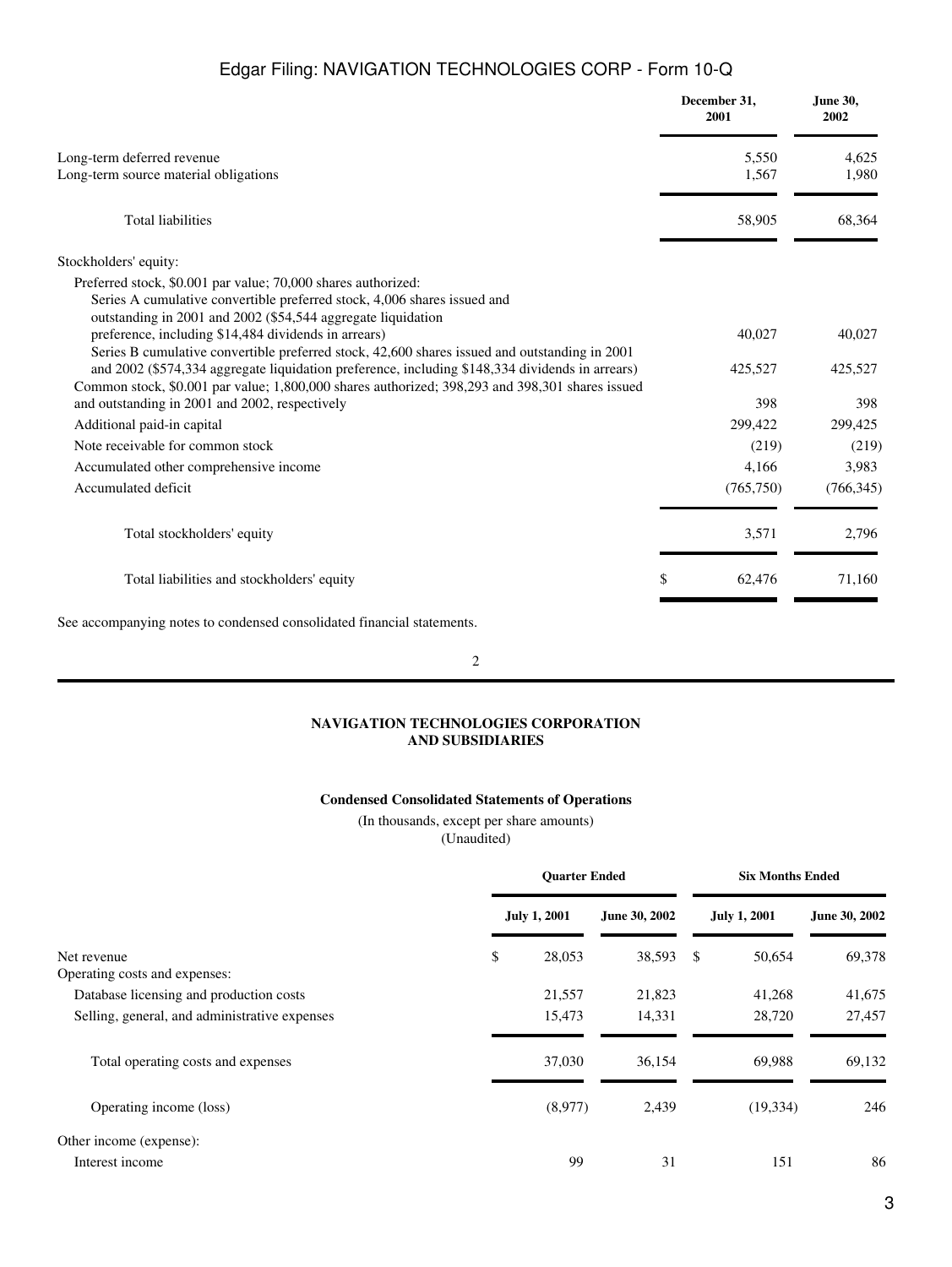|                                                                                                                                                                          |    | <b>Ouarter Ended</b> |                   |               | <b>Six Months Ended</b> |                    |
|--------------------------------------------------------------------------------------------------------------------------------------------------------------------------|----|----------------------|-------------------|---------------|-------------------------|--------------------|
| Interest expense                                                                                                                                                         |    | (145)                | (281)             |               | (17, 411)               | (546)              |
| Other expense                                                                                                                                                            |    | (116)                | (199)             |               | (376)                   | (381)              |
| Income (loss) before extraordinary item                                                                                                                                  |    | (9,139)              | 1,990             |               | (36,970)                | (595)              |
| Extraordinary loss on early extinguishment of debt                                                                                                                       |    |                      |                   |               | (69, 568)               |                    |
| Net income (loss)<br>Cumulative preferred stock dividends                                                                                                                |    | (9,139)<br>(28, 128) | 1,990<br>(36,777) |               | (106, 538)<br>(28, 128) | (595)<br>(71, 401) |
| Net loss applicable to common stockholders                                                                                                                               | \$ | (37,267)             | (34, 787)         | \$            | (134,666)               | (71,996)           |
| Loss per share of common stock before extraordinary<br>basic and diluted<br>item<br>Loss per share of common stock related to extraordinary<br>basic and diluted<br>item | \$ | (0.09)               | $(0.09)$ \$       |               | (0.16)<br>(0.18)        | (0.18)             |
| Net loss per share of common stock basic and diluted                                                                                                                     | \$ | (0.09)               | (0.09)            | <sup>\$</sup> | (0.34)                  | (0.18)             |
| Weighted average number of shares of common stock outstanding<br>basic and diluted                                                                                       |    | 398,151              | 398,301           |               | 398,106                 | 398,299            |
| See accompanying notes to condensed consolidated financial statements.                                                                                                   |    |                      |                   |               |                         |                    |

3

## **NAVIGATION TECHNOLOGIES CORPORATION AND SUBSIDIARIES**

## **Condensed Consolidated Statements of Cash Flows**

(In thousands) (Unaudited)

<span id="page-3-0"></span>

|                                                                                           | <b>Six Months Ended</b> |                     |               |
|-------------------------------------------------------------------------------------------|-------------------------|---------------------|---------------|
|                                                                                           |                         | <b>July 1, 2001</b> | June 30, 2002 |
| Cash flows from operating activities:                                                     |                         |                     |               |
| Net loss                                                                                  | \$                      | (106, 538)          | (595)         |
| Adjustments to reconcile net loss to net cash provided by (used in) operating activities: |                         |                     |               |
| Extraordinary loss on early extinguishment of debt                                        |                         | 69,568              |               |
| Depreciation and amortization                                                             |                         | 3,121               | 3.069         |
| Amortization of software development costs                                                |                         | 1,053               | 2,156         |
| Deferred interest expense on refundable license payments                                  |                         | 471                 | 538           |
| Noncash interest expense on notes payable                                                 |                         | 17,053              |               |
| Provision for bad debts                                                                   |                         | 340                 | 1,087         |
| Noncash other                                                                             |                         | (7)                 | (8)           |
| Changes in operating assets and liabilities:                                              |                         |                     |               |
| Accounts receivable                                                                       |                         | (9,885)             | (7,085)       |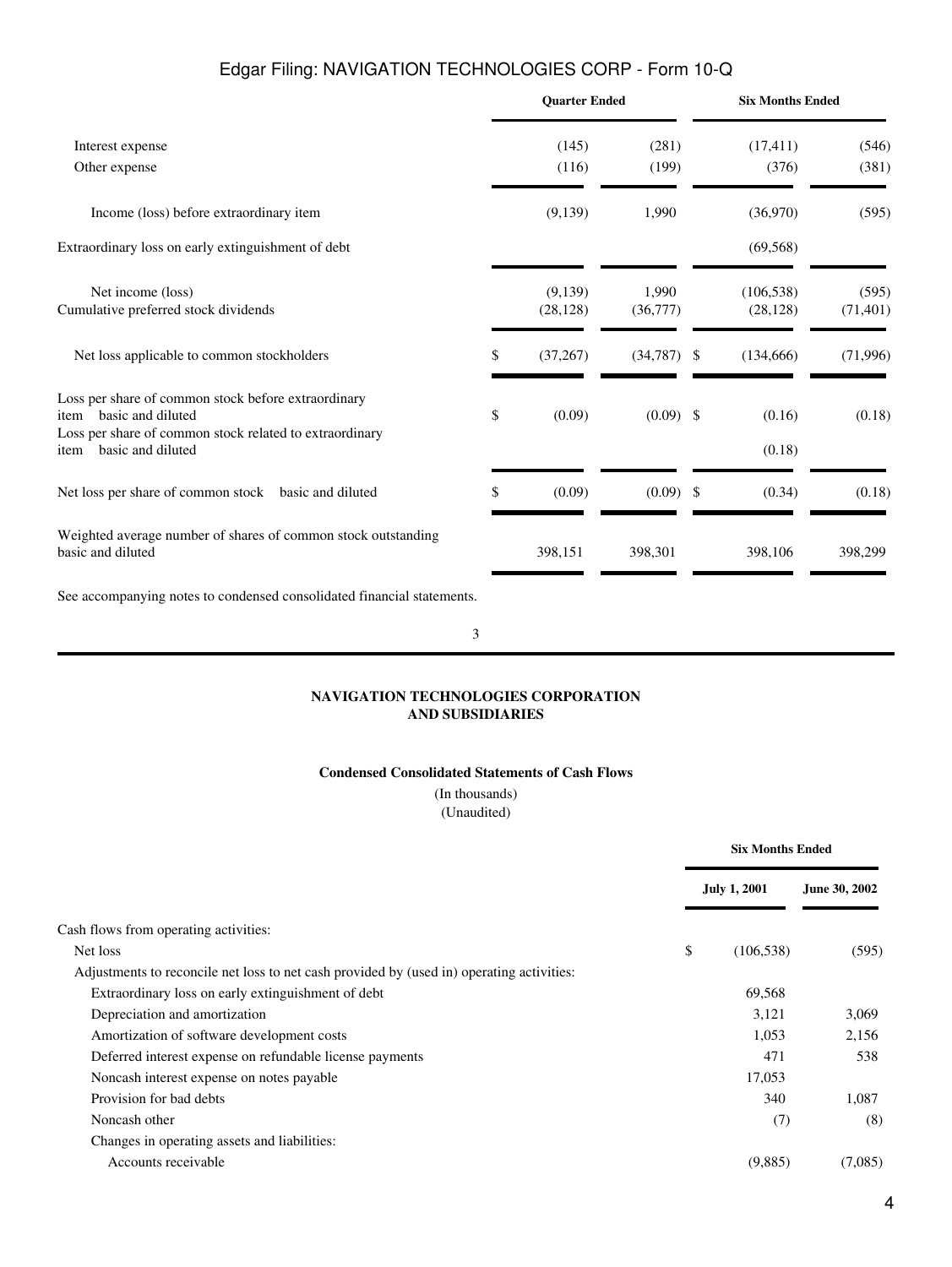|                                                                                                                                                                                                 | <b>Six Months Ended</b> |          |
|-------------------------------------------------------------------------------------------------------------------------------------------------------------------------------------------------|-------------------------|----------|
| Prepaid expenses and other current assets                                                                                                                                                       | (149)                   | (262)    |
| Deposits and other assets                                                                                                                                                                       | 113                     | (82)     |
| Accounts payable                                                                                                                                                                                | (2,711)                 | (504)    |
| Accrued expenses                                                                                                                                                                                | 357                     | (285)    |
| Deferred revenue                                                                                                                                                                                | 12,228                  | 6,439    |
| Other long-term obligations                                                                                                                                                                     | (112)                   | 255      |
| Net cash provided by (used in) operating activities                                                                                                                                             | (15,098)                | 4,723    |
| Cash flows from investing activities:                                                                                                                                                           |                         |          |
| Acquisition of property and equipment                                                                                                                                                           | (2,807)                 | (2,300)  |
| Capitalized software development costs                                                                                                                                                          | (4,597)                 | (5,144)  |
| Loan to affiliate                                                                                                                                                                               |                         | (5,500)  |
| Cash received from repayment of loan to affiliate                                                                                                                                               |                         | 5,000    |
| Net cash used in investing activities                                                                                                                                                           | (7, 404)                | (7, 944) |
| Cash flows from financing activities:                                                                                                                                                           |                         |          |
| Issuance of common stock                                                                                                                                                                        | 119                     | 3        |
| Issuance of Series A cumulative convertible preferred stock, net of issuance costs                                                                                                              | 17,073                  |          |
| Series B cumulative convertible preferred stock issuance costs                                                                                                                                  | (473)                   |          |
| Repayment of refundable licensing advances                                                                                                                                                      | (6,770)                 |          |
| Loans from affiliate                                                                                                                                                                            | 16,600                  |          |
| Net cash provided by financing activities                                                                                                                                                       | 26,549                  | 3        |
| Effect of exchange rate changes on cash                                                                                                                                                         | (337)                   | 544      |
| Net increase (decrease) in cash and cash equivalents                                                                                                                                            | 3,710                   | (2,674)  |
| Cash and cash equivalents at beginning of period                                                                                                                                                | 7,516                   | 7,506    |
| Cash and cash equivalents at end of period                                                                                                                                                      | \$<br>11,226            | 4,832    |
| Supplemental disclosure of cash flow information:                                                                                                                                               |                         |          |
| Cash paid during the period for interest                                                                                                                                                        | \$<br>5,506             |          |
| Supplemental disclosures of noncash financing activities:<br>Exchange of notes payable to affiliate, including accrued interest thereon, for<br>Series A cumulative convertible preferred stock | 16,954                  |          |
| Exchange of notes payable to affiliate, including accrued interest thereon, for<br>Series B cumulative convertible preferred stock                                                              | \$<br>426,000           |          |

<span id="page-4-0"></span>See accompanying notes to condensed consolidated financial statements.

**NAVIGATION TECHNOLOGIES CORPORATION**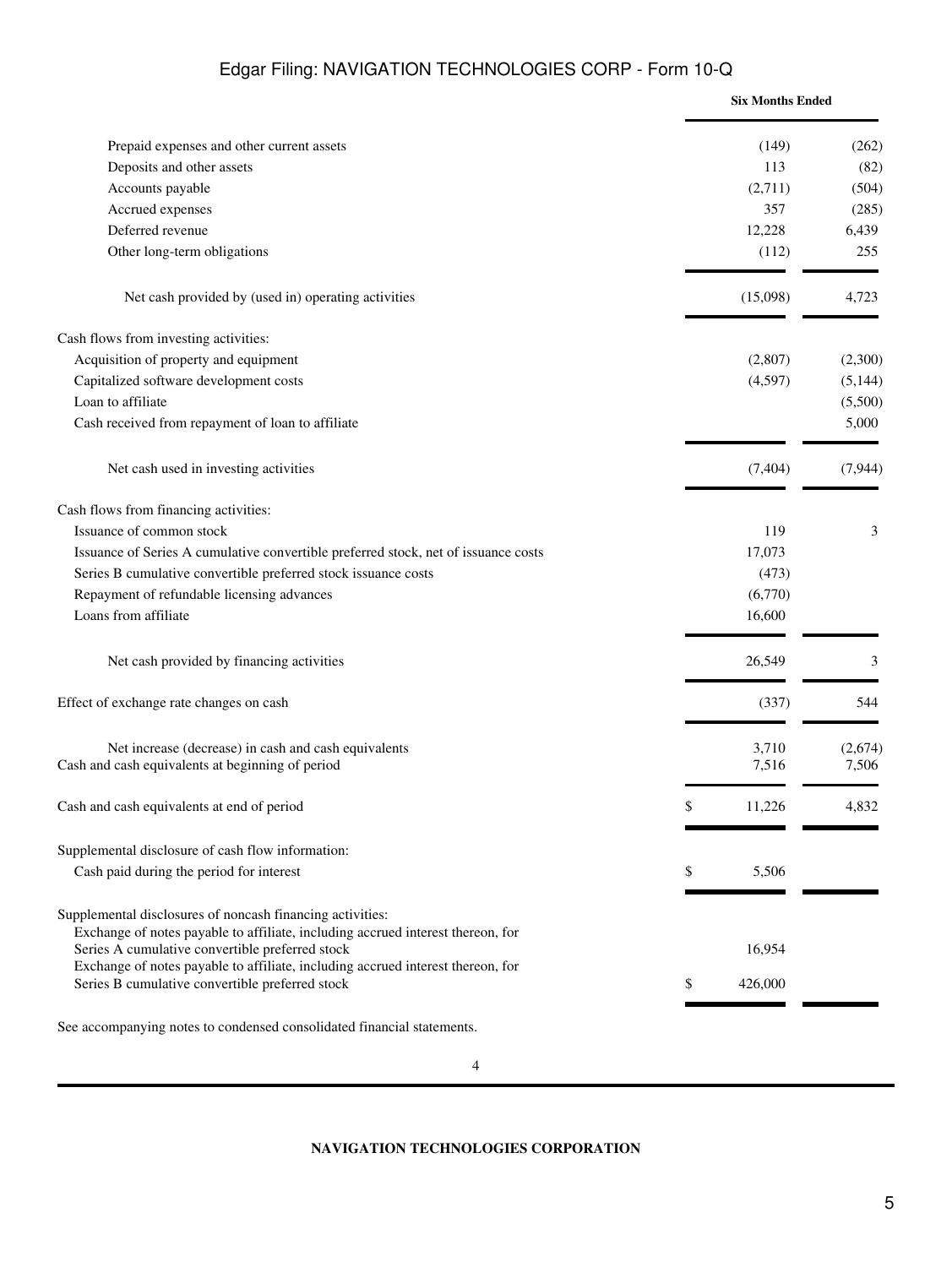### **AND SUBSIDIARIES**

## **Notes to Condensed Consolidated Financial Statements (Unaudited)**

## <span id="page-5-0"></span>**(1)Unaudited Financial Statements**

 The accompanying condensed consolidated financial statements of Navigation Technologies Corporation (the "Company") have been prepared in accordance with generally accepted accounting principles for interim financial information, the instructions to United States Securities and Exchange Commission Form 10-Q and Rule 10-01 of Regulation S-X. Accordingly, they do not include all of the information and footnotes required by accounting principles generally accepted in the United States of America for complete financial statements. These condensed consolidated financial statements should be read in conjunction with the Company's Annual Report on Form 10-K for the year ended December 31, 2001.

 In the opinion of management, all adjustments (consisting of normal recurring adjustments) considered necessary for a fair presentation have been included. The results of operations for the interim periods are not necessarily indicative of the results that may be expected for the fiscal year. For further information, refer to the consolidated financial statements and accompanying notes included in the Company's Annual Report on Form 10-K for the year ended December 31, 2001.

 The Company's fiscal quarterly periods end on the Sunday nearest the calendar quarter end. The 2001 and 2002 second quarters each had 91 days. The 2001 year to date had 182 days and the 2002 year to date had 181 days. The Company's fiscal year end is December 31.

Certain 2001 amounts in the condensed consolidated financial statements have been reclassified to conform to the 2002 presentation.

#### **(2)Recent Accounting Pronouncements**

 In July 2001, Statement of Financial Accounting Standards ("SFAS") No. 141, "Business Combinations", and SFAS No. 142, "Goodwill and Intangible Assets", were issued. In October 2001, SFAS No. 144, "Accounting for the Impairment or Disposal of Long Lived Assets", was issued. SFAS No. 141 requires that all business combinations initiated after June 30, 2001, be accounted for using the purchase method of accounting, and prohibits the use of the pooling-of-interests method for such transactions. SFAS No. 141 also requires identified intangible assets acquired in a business combination to be recognized as an asset apart from goodwill if they meet certain criteria. The adoption of SFAS No. 141 had no impact on the Company's condensed consolidated financial statements.

 SFAS No. 142 applies to all goodwill and identified intangible assets acquired in a business combination. Under the new standard, all goodwill, including that acquired before initial application of the standard, will not be amortized but must be tested for impairment at least annually. Identified intangible assets should be amortized over their estimated useful lives and reviewed for impairment in accordance with SFAS No. 144. Within six months of initial application of the new standard, a transitional impairment test must be performed on all goodwill. Any impairment loss recognized as a result of the transitional impairment test should be reported as a change in accounting principle. In addition to the transitional impairment test, the required annual impairment test should be performed in the year of adoption of SFAS No. 142. SFAS No. 142 is effective for fiscal years beginning after December 15, 2001, and must be adopted as of the beginning of a fiscal year. The adoption of SFAS No. 142 on January 1, 2002 had no impact on the Company's condensed consolidated financial statements.

5

# **Notes to Condensed Consolidated Financial Statements (Unaudited)**

 SFAS No. 144 addresses financial accounting and reporting for the impairment or disposal of long-lived assets. While SFAS No. 144 supersedes SFAS No. 121, "Accounting for the Impairment of Long-Lived Assets and for Long-Lived Assets to Be Disposed Of", it retains many of the fundamental provisions of that Statement. SFAS No. 144 also supersedes the accounting and reporting provisions of APB Opinion No. 30, "Reporting the Results of Operations Reporting the Effects of Disposal of a Segment of a Business, and Extraordinary, Unusual and Infrequently Occurring Events and Transactions", for the disposal of a segment of a business. However, it retains the requirement in Opinion 30 to report separately discontinued operations and extends that reporting to a component of an entity that either has been disposed of (by sale, abandonment, or in a distribution to owners) or is classified as held for sale. SFAS No. 144 is effective for fiscal years beginning after December 15, 2001 and interim periods within those fiscal years. The adoption of SFAS No. 144 on January 1, 2002 had no impact on the Company's condensed consolidated financial statements.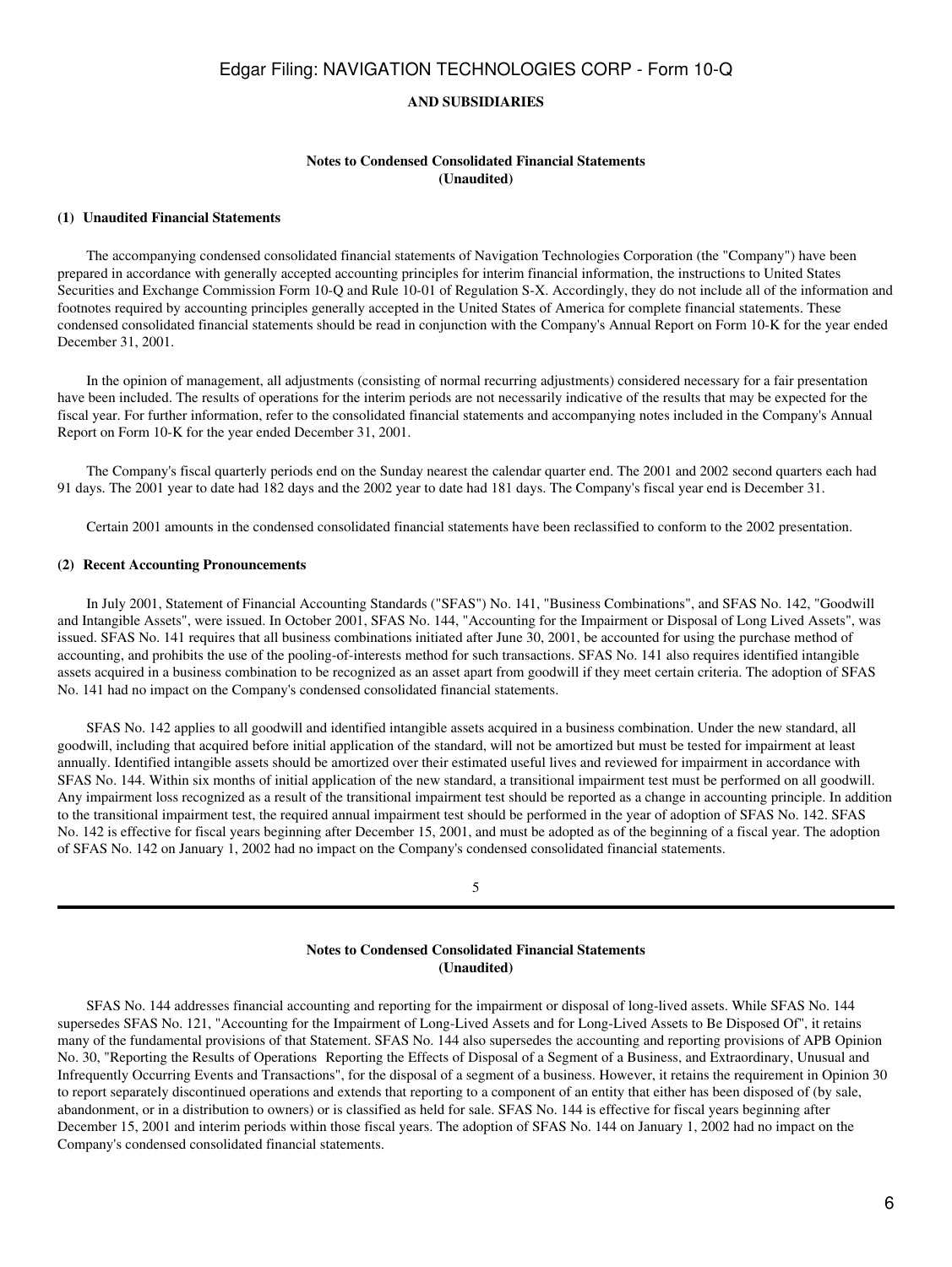On April 30, 2002, the FASB issued SFAS No. 145, "Rescission of FASB Statements No. 4, 44, and 64, Amendment of FASB Statement No. 13, and Technical Corrections." SFAS No. 145 rescinds SFAS No. 4, which required all gains and losses from the extinguishment of debt to be aggregated and, if material, classified as an extraordinary item, net of the related income tax effect. SFAS No. 145 will be effective for fiscal years beginning after May 15, 2002. The Company will adopt SFAS No. 145 on January 1, 2003, at which time the extraordinary loss on early extinguishment of debt that was incurred during 2001 will be reclassified as a component of other income (expense) in the Company's condensed consolidated statement of operations presented for 2001.

#### **(3)Comprehensive Income (Loss)**

Comprehensive income (loss) for the quarters and the six months ended July 1, 2001 and June 30, 2002, was as follows (in thousands):

|                                                              | <b>Ouarter Ended</b> |                  | <b>Six Months Ended</b> |                         |
|--------------------------------------------------------------|----------------------|------------------|-------------------------|-------------------------|
|                                                              | July 1,<br>2001      | June 30,<br>2002 | July 1,<br>2001         | <b>June 30,</b><br>2002 |
| Net income (loss)<br>Foreign currency translation adjustment | \$<br>(9,139)<br>66  | 1,990<br>(172)   | (106, 538)<br>209       | (595)<br>(183)          |
| Comprehensive income (loss)                                  | \$<br>(9,073)        | 1,818            | (106, 329)              | (778)                   |

## **(4)Loss Per Share**

 Basic and diluted loss per share is computed based on the net loss after deducting cumulative preferred stock dividends, divided by the weighted average number of shares of common stock outstanding for the period, in accordance with SFAS No. 128, "Earnings Per Share." Options to purchase 111,609,000 and 111,709,000 shares of common stock were outstanding at July 1, 2001 and June 30, 2002, respectively. The Company granted replacement options to purchase 83,927,226 shares of common stock in connection with its stock option exchange offer on May 15, 2002. See Note 5 Stock Option Exchange Offer. Warrants to purchase 47,380,000 shares of common stock were outstanding at July 1, 2001 and June 30, 2002, respectively. There were 3,405,968.805 and 4,005,968.805 shares of Series A cumulative convertible preferred stock outstanding at July 1, 2001 and June 30, 2002, respectively. There were 42,600,002.533 shares of Series B cumulative convertible preferred stock outstanding at July 1, 2001 and June 30, 2002, respectively. These options, warrants and shares of preferred stock were not included in the computation of diluted loss per share because the effect of their inclusion would be antidilutive.

## 6

## **Notes to Condensed Consolidated Financial Statements (Unaudited)**

#### **(5) Stock Option Exchange Offer**

 On October 1, 2001, the Company completed an offer to substantially all employees, other than employees resident in Canada, holding stock options having an exercise price of \$0.85 or \$1.10, that would enable such holders to cancel their options in return for a promise to grant new options to purchase an equal number of shares of common stock no sooner than six months and one day after such cancellation at an exercise price equal to the fair market value on the date of grant. No options were granted to the Company's employees within six months prior to the cancellation. Pursuant to the exchange offer, options to purchase 61,210,174 shares of common stock with an exercise price of \$0.85 and options to purchase 23,199,142 shares of common stock with an exercise price of \$1.10 were canceled. The Company granted replacement options to purchase 83,927,226 shares of common stock to employees on May 15, 2002, with an exercise price equal to \$0.10 per share, which was determined to be the fair market value of the Company's common stock on the date thereof. In connection with the determination of fair market value, the Board had the assistance of an independent valuation firm, considered information provided by the Company's principal shareholders, and reviewed such other information as deemed relevant. The Company did not enter into any agreements, formal or otherwise, to compensate its employees for increases in the fair market value of the Company's common stock during the period between cancellation and the grant of the replacement awards.

#### **(6) Notes Receivable from affiliate**

 The Company entered into a deposit agreement dated as of May 21, 2002, with Koninklijke Philips Electronics N.V. ("Philips"). Pursuant to the terms of the deposit agreement, the Company deposited \$4,500,000 on June 21, 2002 and \$1,000,000 on June 28, 2002 with Philips for the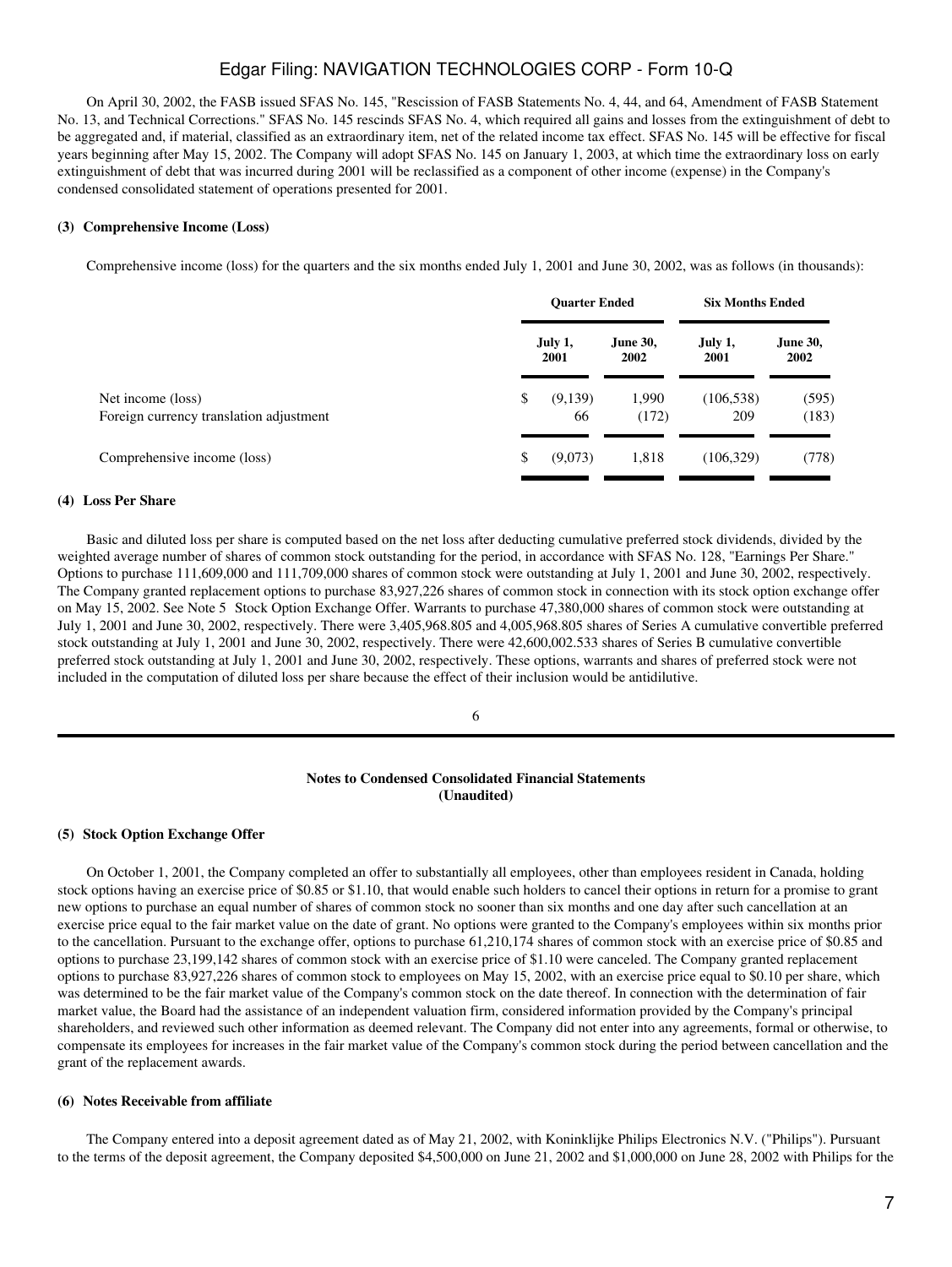purpose of optimizing the returns on temporary excess cash. The deposits with Philips bear interest at a rate of LIBOR minus 1/4%, and had a final maturity date of July 5, 2002, at which time all amounts were required to be paid or rolled over at the Company's option.

# **(7)Enterprise-wide Disclosures**

 The Company operates in one business segment and therefore does not report operating loss, identifiable assets and/or other resources related to business segments. The Company derives its revenues from database license fees and professional services. Database licensing revenues were \$27,172,000 and \$37,614,000 for the quarters ended July 1, 2001 and June 30, 2002, respectively, and \$49,234,000 and \$67,609,000 for the six months ended July 1, 2001 and June 30, 2002, respectively. Professional services revenues were \$881,000 and \$979,000 for the quarters ended July 1, 2001 and June 30, 2002, respectively, and \$1,420,000 and \$1,769,000 for the six months ended July 1, 2001 and June 30, 2002, respectively. Revenues are attributed to North America (United States and Canada) and Europe based on the region where the related products and services are sold.

 The following summarizes net revenue on a geographic basis for the quarters and the six months ended July 1, 2001 and June 30, 2002 (in thousands):

|                   |   | <b>Quarter Ended</b> |                 | <b>Six Months Ended</b> |                 |                  |
|-------------------|---|----------------------|-----------------|-------------------------|-----------------|------------------|
|                   |   |                      | July 1,<br>2001 | June 30,<br>2002        | July 1,<br>2001 | June 30,<br>2002 |
| Net revenue:      |   |                      |                 |                         |                 |                  |
| North America     |   | \$                   | 9,860           | 11,723                  | 17,562          | 20,563           |
| Europe            |   |                      | 18,193          | 26,870                  | 33,092          | 48,815           |
| Total net revenue |   | \$                   | 28,053          | 38,593                  | 50,654          | 69,378           |
|                   | 7 |                      |                 |                         |                 |                  |

## **Notes to Condensed Consolidated Financial Statements (Unaudited)**

The following summarizes long-lived assets on a geographic basis as of December 31, 2001 and June 30, 2002 (in thousands):

|                                                               | December 31,<br>2001 | June 30,<br>2002 |
|---------------------------------------------------------------|----------------------|------------------|
| Property and equipment, net:                                  |                      |                  |
| North America                                                 | \$<br>8,450          | 7,540            |
| Europe                                                        | 2,702                | 3,194            |
| Total property and equipment, net                             | \$<br>11,152         | 10,734           |
| Capitalized software development costs, net:<br>North America | \$<br>15,629         | 18,617           |
| Europe                                                        |                      |                  |
| Total capitalized software development costs, net             | \$<br>15,629         | 18,617           |
| 8                                                             |                      |                  |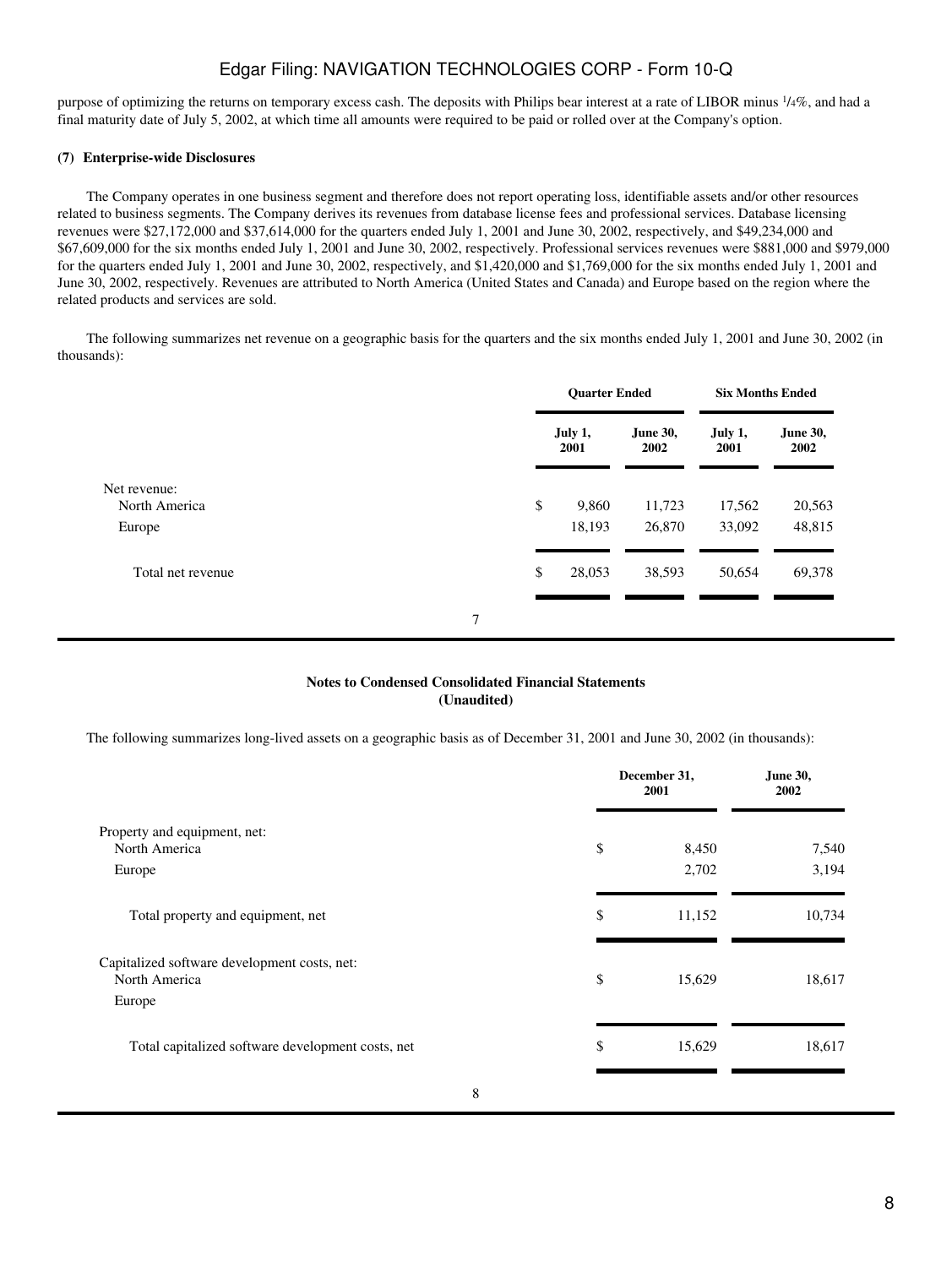## <span id="page-8-0"></span>**Item 2. Management's Discussion and Analysis of Financial Condition and Results of Operations.**

 You should read the following discussion and analysis of our financial condition and results of operations in conjunction with our condensed consolidated financial statements and the related notes thereto contained elsewhere in this document. Certain information contained in this discussion and analysis and presented elsewhere in this document, including information with respect to our plans and strategy for our business, includes forward-looking statements that involve risk and uncertainties. In evaluating these statements, you should specifically consider the various risk factors identified in Navigation Technologies' Registration Statement on Form 10, as amended, File No. 0-21323, that could cause actual results to differ materially from those expressed in such forward-looking statements.

#### **Overview.**

 Navigation Technologies Corporation is a leading provider of digital map information and related software and services used in a wide range of navigation, mapping and geographic-related applications, including products and services that provide maps, driving directions, turn-by-turn route guidance, fleet management and tracking and geographic information systems. These products and services are provided to end users by our customers on various platforms, including: self-contained hardware and software systems installed in vehicles; personal computing devices, such as personal digital assistants and cell phones; server-based systems, including internet and wireless services; and paper media.

We have been unprofitable on an annual basis since our inception and as of June 30, 2002, we had an accumulated deficit of approximately \$766.3 million. Our operating expenses have generally increased as we have made investments related to the development, improvement and commercialization of our database, offset in part, by cost control efforts. We anticipate that operating expenses will continue to increase as we continue our growth and development activities, including further development and enhancement of the NAVTECH database and increasing our sales and marketing efforts. Although our revenues have grown significantly over the past three years, we may not be able to sustain these growth rates. While we have been successful in reducing our operating loss over the past three years and had an operating profit for the second quarter of 2002, we cannot assure you that we will achieve profitable operations for the 2002 fiscal year or in the future.

 The market for products and services that use the NAVTECH database is evolving, and we believe that our future success depends upon the development of markets for a variety of products and services that use our database. Even if such products and services continue to be developed and marketed by our customers and gain market acceptance, we may not be able to license the database at prices that will result in our achieving and maintaining profitable operations for the 2002 fiscal year or in the future. Moreover, the market for map information is highly competitive, and competitive pressures in this area may result in price reductions for our database that could materially adversely affect our business and prospects.

 A material portion of our revenues and expenses have been generated by our European operations and we expect that our European operations will account for a material portion of our revenues and expenses in the future. Substantially all of our international expenses and revenue are denominated in foreign currencies, and fluctuations in the value of these currencies in relation to the United States dollar have caused and will continue to cause dollar-translated amounts to vary from one period to another. Historically, we have not engaged in activities to hedge our foreign currency exposures and have no plans to do so in the foreseeable future. Revenues derived from our European operations during the second quarters of 2001 and 2002 accounted for approximately 65% and 70%, respectively, of our total revenue. Revenues derived from our European operations during the six months ended July 1, 2001 and June 30, 2002 accounted for approximately 65% and 70%, respectively, of our total revenue.

#### **Critical Accounting Policies.**

 Our condensed consolidated financial statements are impacted by the accounting policies used and the estimates and assumptions made by management during their preparation. The significant accounting policies that most impact our condensed consolidated financial statements are those that relate to revenue recognition and database licensing and production costs.

 We derive a substantial majority of our revenue from licensing our database. We also generate revenue from professional services. Revenue is recognized net of provisions for estimated uncollectible amounts. Database licensing revenue includes revenue that is associated with nonrefundable minimum licensing fees, license fees from

usage (including license fees in excess of nonrefundable minimum fees), prepaid licensing fees from our distributors and customers and direct sales to end users. Nonrefundable minimum licensing fees are recognized as revenue ratably over the period of the arrangement. License fees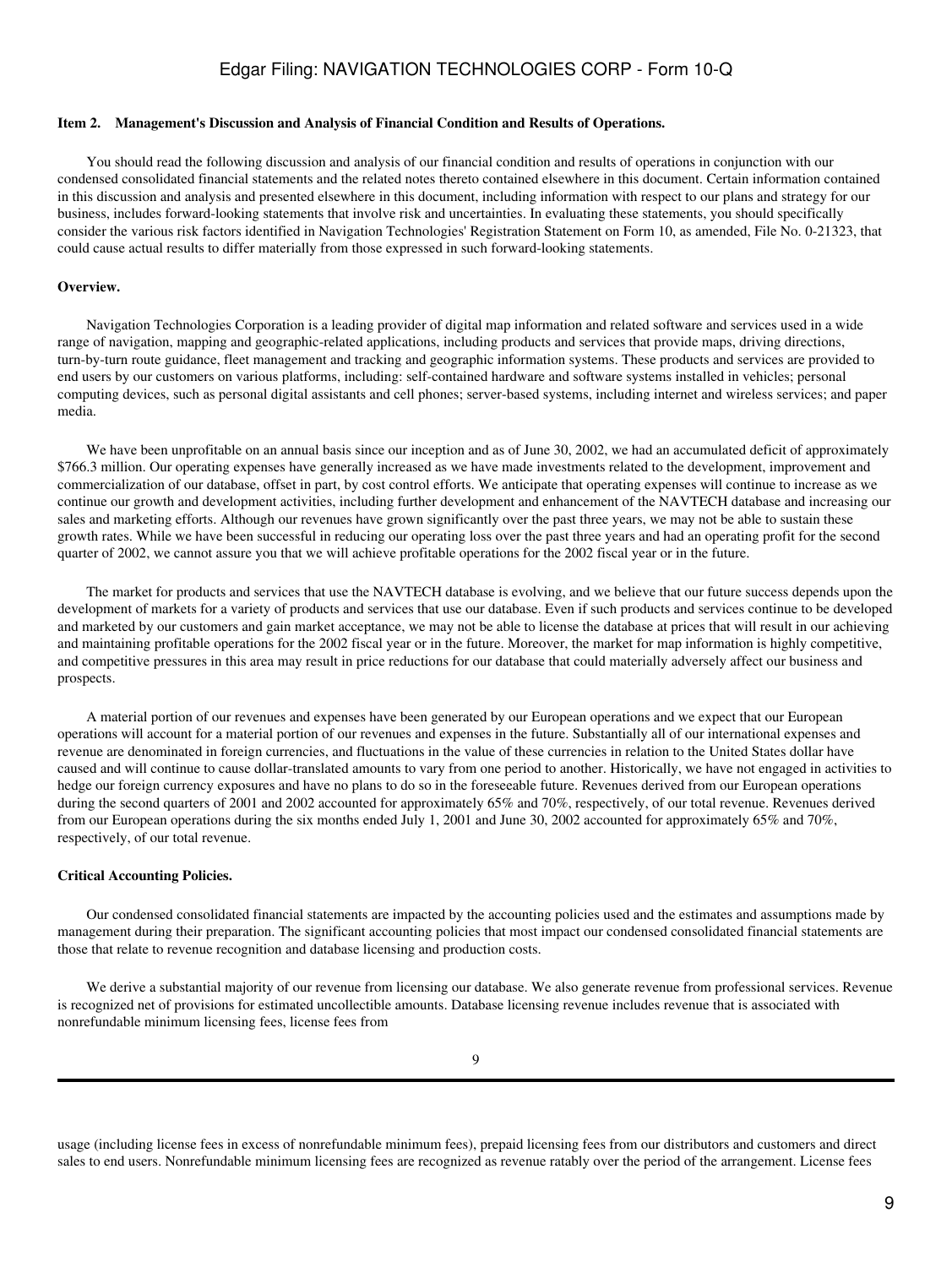from usage (including license fees in excess of the nonrefundable minimum fees) are recognized in the period in which the fees are reported by the customer to us. Prepaid licensing fees are recognized in the period in which the distributor or customer reports that it has shipped our database to the end user. Licensing arrangements including database updates are allocated to the multiple databases and recognized when Navigation Technologies ships the databases to the end users. Revenue for direct sales licensing is recognized when the database is shipped to the end user. Revenue from the sale of professional services provided on a time and material basis is recognized as the services are performed.

 Since our inception we have invested significant amounts in creating and updating our database and developing related software applications for internal use. Database licensing and production costs consist of database creation and updating, database licensing and distribution, and database-related software development. Database creation and updating costs are expensed as incurred. These costs include the direct costs of database creation and validation, costs to obtain information used to construct the database, and ongoing costs for updating and enhancing the database content. Database licensing and distribution costs include the direct costs related to reproduction of the database for licensing and per-copy sales and shipping and handling costs. Database-related software development costs consist primarily of costs for the development of software as follows: (i) applications used internally to improve the effectiveness of database creation and updating activities, (ii) enhancements to internal applications that enable our core database to operate with emerging technologies, and (iii) applications to facilitate customer use of our database. Costs of internal-use software are accounted for in accordance with AICPA Statement of Position No. 98-1, "Accounting for the Costs of Computer Software Developed or Obtained for Internal Use." Accordingly, certain application development costs relating to internal-use software have been capitalized and are being amortized on a straight-line basis over the estimated useful lives of the assets, generally five years. Research and development activities are expensed as incurred.

## **Results of Operations.**

#### *Comparison of second quarter of 2001 to second quarter of 2002*

 *Revenues.* Our total revenues increased 37.4% from \$28.1 million during the second quarter of 2001 to \$38.6 million during the second quarter of 2002. The increase in total revenues was due to a significant increase in revenues from database licensing, which resulted primarily from increased sales to existing customers. Growth was strong in all geographic regions in 2002, as North American revenues increased 18.2% from \$9.9 million during the second quarter of 2001 to \$11.7 million during the second quarter of 2002, and European revenues increased 47.8% from \$18.2 million during the second quarter of 2001 to \$26.9 million during the second quarter of 2002. European revenue was positively affected by the strengthening economy in the second quarter of 2002. Foreign currency translation increased revenues within the European operations by \$2.1 million during the second quarter of 2002 due to the strengthening of the Euro. Approximately 36% of our revenues during the second quarter of 2001 came from two customers (accounting for 24% and 12% of total revenues, respectively), while approximately 33% of our revenues during the second quarter of 2002 came from two customers (accounting for 20% and 13% of total revenues, respectively).

 *Database Licensing and Production Costs.* Database licensing and production costs increased slightly (1.0%) from \$21.6 million during the second quarter of 2001 to \$21.8 million during the second quarter of 2002. This increase was due primarily to our continued investment in updating, improving, and maintaining the coverage of our database in both North America and Europe, offset, in part, by continued cost control efforts. In addition, we incurred and capitalized \$2.2 million and \$2.5 million of development costs for internal-use software during the second quarters of 2001 and 2002, respectively.

 *Selling, General and Administrative Expenses.* Selling, general and administrative expenses decreased 7.7% from \$15.5 million during the second quarter of 2001 to \$14.3 million during the second quarter of 2002. This decrease was due primarily to continued cost control efforts, offset in part, by additional spending on improving our infrastructure to support future growth.

 *Other Income and Expense.* Interest expense increased from \$0.1 million during the second quarter of 2001 to \$0.3 million during the second quarter of 2002. The increase was due primarily to the increase in interest expense on refundable deferred licensing advances.

### 10

*Operating Income (Loss), Net Income (Loss) and Net Loss Per Share of Common Stock*. Our operating results improved from an operating loss of \$(9.0) million during the second quarter of 2001 to operating income of \$2.4 million during the second quarter of 2002, due primarily to the operating leverage generated by our revenue growth and cost control efforts in 2002. Our net income (loss) of \$(9.1) million during the second quarter of 2001 changed to net income of \$2.0 million during the second quarter of 2002, as a result of the improved operating results of our core business. Basic and diluted net loss per share of common stock was \$(0.09) per share for both the second quarter of 2001 and the second quarter of 2002. The basic and diluted net loss per share amounts reflect the impact of cumulative preferred stock dividends of \$28.1 million and \$36.8 million during the second quarter of 2001 and 2002, respectively, on the preferred stock issued to Koninklijke Philips Electronics N.V. ("Philips") in exchange for the extinguishment of debt during the first quarter of 2001.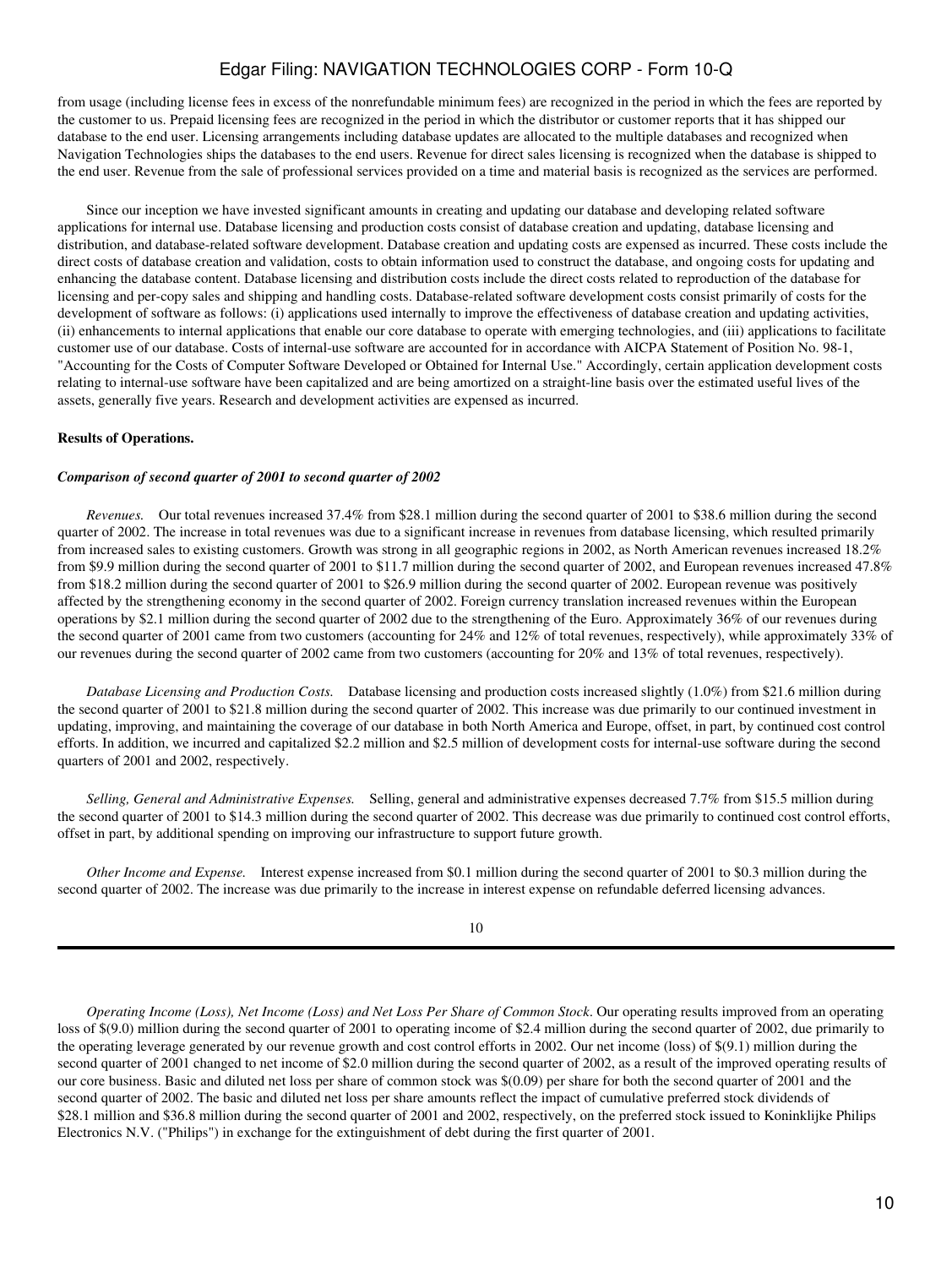#### *Comparison of the six months ended July 1, 2001 and June 30, 2002*

 *Revenues.* Our total revenues increased 36.9% from \$50.7 million during the six months ended July 1, 2001 to \$69.4 million during the same period in 2002. The increase in total revenues was due to a significant increase in revenues from database licensing, which resulted primarily from increased sales to existing customers. Growth was strong in all geographic regions in 2002, as North American revenues increased 17.0% from \$17.6 million during the six months ended July 1, 2001 to \$20.6 million during the same period in 2002, and European revenues increased 47.4% from \$33.1 million during the six months ended July 1, 2001 to \$48.8 million during the same period in 2002. European revenue was positively affected by the strengthening economy in the first half of the 2002. Foreign currency translation increased revenues within the European operations by \$1.1 million during 2002 due to the strengthening of the Euro. Approximately 32% of our revenues during the six months ended July 1, 2001 came from two customers (accounting for 21% and 11% of total revenues, respectively), while approximately 31% of our revenues during the six months ended June 30, 2002 came from two customers (accounting for 20% and 11% of total revenues, respectively).

 *Database Licensing and Production Costs.* Database licensing and production costs increased slightly (1.0%) from \$41.3 million during the six months ended July 1, 2001 to \$41.7 million during the same period in 2002. This increase was due primarily to our continued investment in updating, improving, and maintaining the coverage of our database in both North America and Europe, offset in part, by continued cost control efforts. In addition, we incurred and capitalized \$4.6 million and \$5.1 million of development costs for internal-use software during the six months ended July 1, 2001 and June 30, 2002, respectively.

 *Selling, General and Administrative Expenses.* Selling, general and administrative expenses decreased 4.2% from \$28.7 million during the six months ended July 1, 2001 to \$27.5 million during the same period in 2002. This decrease was due primarily to continued cost control efforts, offset in part, by additional spending on improving our infrastructure to support future growth.

 *Other Income and Expense.* Interest expense decreased from \$17.4 million during the six months ended July 1, 2001 to \$0.5 million during the same period in 2002. The decrease was due primarily to the reduction of our indebtedness during the first quarter of 2001 through the exchange of shares of our Series A and Series B preferred stock for our outstanding borrowings from Philips.

 *Operating Income (Loss), Net Loss and Net Loss Per Share of Common Stock.* Our operating results improved from an operating loss of \$(19.3) million during the six months ended July 1, 2001 to operating income of \$0.2 million during the same period in 2002, due primarily to the operating leverage generated by our revenue growth and cost control efforts in 2002. Our net loss decreased from \$(106.5) million during the six months ended July 1, 2001 to \$(0.6) million during the same period in 2002, as a result of the improved operating results, the non-recurring nature of the \$69.6 million extraordinary loss from the early extinguishment of debt we incurred in the first quarter of 2001 in connection with the exchange of the shares of our preferred stock for the cancellation of our outstanding indebtedness to Philips, and the corresponding reduction in interest expense caused by the debt extinguishment. Basic and diluted net loss per share of common stock before extraordinary item was  $$(0.16)$  per share for the six months ended July 1, 2001 as compared to  $$(0.18)$  per share for the same period in 2002. This change reflects the impact of cumulative preferred stock dividends of \$28.1 million and \$71.4 million during the six months ended July 1, 2001 and June 30, 2002, respectively, on the preferred stock issued to Philips in exchange for the extinguishment of debt during the first quarter of 2001. This impact was partially offset by reduced operating loss and reduced interest expense in 2002. Including the extraordinary loss on the early extinguishment of debt, basic and diluted net loss per share of common stock decreased from \$(0.34) for the six months ended July 1, 2001 to \$(0.18) for the same period in 2002.

11

# **Liquidity and Capital Resources.**

 We historically have financed our operations through private placements of equity securities, borrowings from Philips and through cash generated from operating revenue. As of June 30, 2002, cash and cash equivalents totaled \$4.8 million**.** We entered into a deposit agreement dated as of May 21, 2002, with Philips. Pursuant to the terms of the deposit agreement, we deposited \$4.5 million on June 21, 2002 and \$1.0 million on June 28, 2002 with Philips for the purpose of optimizing the returns on temporary excess cash. The deposits with Philips' of \$5.5 million bear interest at a rate of LIBOR minus  $\frac{1}{4}\%$ , and had a final maturity date of July 5, 2002, at which time all amounts were required to be paid or rolled over at our option.

 Historically, we have been substantially dependent upon Philips for funding. We entered into a stock purchase agreement with Philips dated as of March 29, 2001, pursuant to which Philips converted an aggregate of \$443.0 million of our indebtedness to Philips into 1,695,968.805 shares of our Series A preferred stock and 42,600,002.533 shares of our Series B preferred stock. In conjunction with the closing of the stock purchase agreement, Philips purchased 710,000 additional shares of Series A preferred stock for \$7.1 million. The stock purchase agreement stipulates that Philips will provide up to \$50,000,000 of financing to us in exchange for the issuance of Series A cumulative convertible stock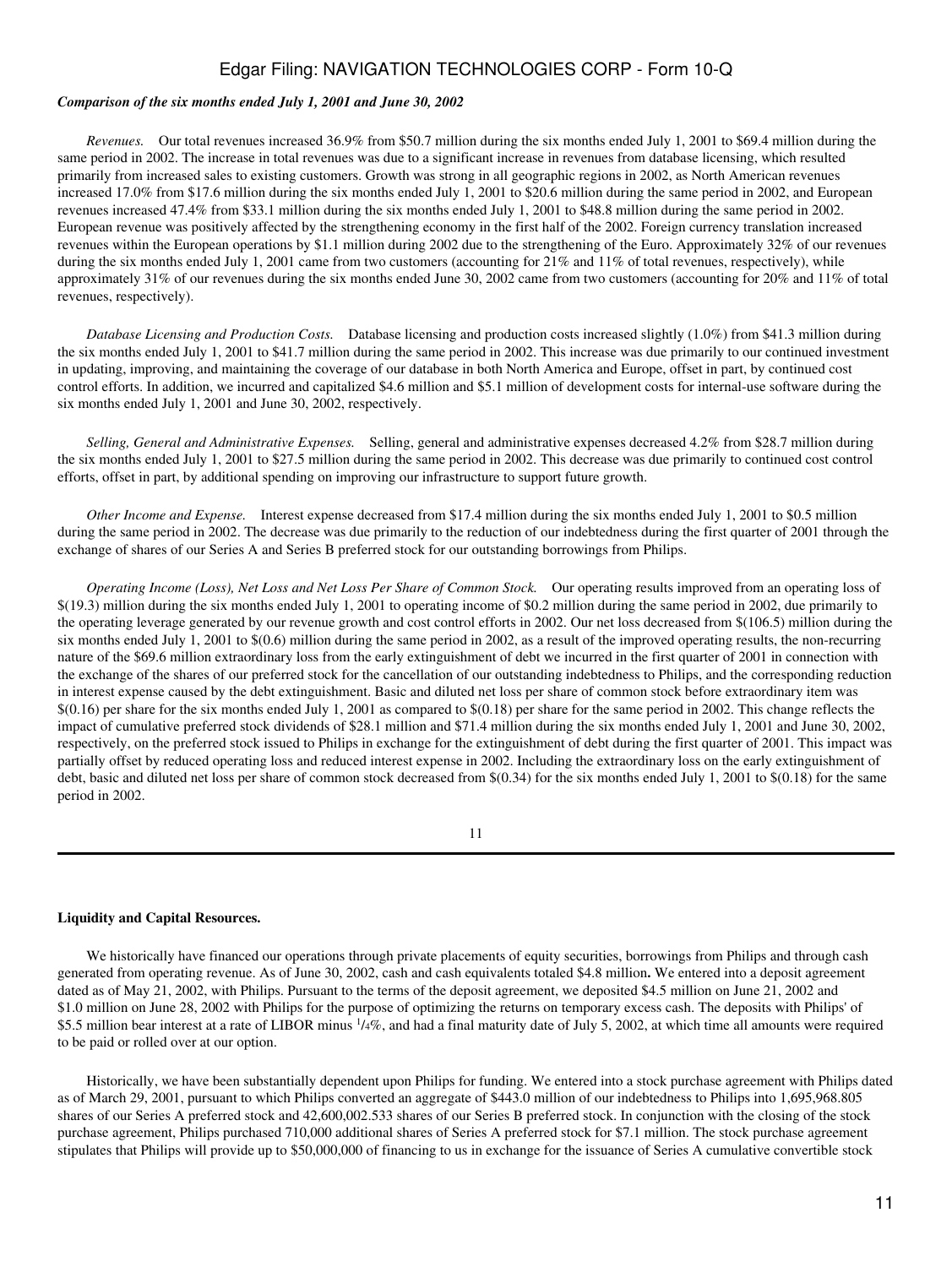until such time as the Series A preferred stock converts to common stock pursuant to its terms. As of June 30, 2002, 994,031 shares of our Series A Preferred Stock remain available, subject to call, for an aggregate purchase price of \$9.9 million.

# *Credit Facility*

 On March 28, 2002 we obtained a bank line of credit maturing one year from the date thereof. Pursuant to the terms of the line of credit, we may borrow up to \$15.0 million at an interest rate of either LIBOR plus 30 basis points or the prime rate at our option. The line of credit is secured by an unconditional and irrevocable guarantee issued by Philips. Pursuant to the terms of the line of credit, we paid Philips \$18,750 in connection with such guarantee and made a counter guarantee in favor of Philips with respect to any amounts incurred by Philips in connection with the Philips guarantee. We are also required to pay to the bank a commitment fee of 13 basis points per annum on the average daily unused amount during each quarter. As of June 30, 2002, there have been no borrowings on the line of credit.

 As of June 30, 2002, we believe that our current cash resources on hand, operating revenues and available sources of financing (including amounts that we may raise by issuing additional shares of Series A preferred stock to Philips or by borrowing on our line of credit) will satisfy our anticipated working capital needs and capital expenditure requirements at our current level of operations for at least 12 months. After that, we expect that we will require additional funds to support our working capital and other requirements at our current level of operations and may seek to raise additional funds from public or private equity issuances, debt financings or other sources. We cannot assure you that additional financing will be available on a timely basis, on terms acceptable or favorable to us, or at all. If such financing is not available, we may be required to delay implementation of our current business plan or to modify our business plan to curtail operations.

## *Cash flow comparison of the six months ended July 1, 2001 and June 30, 2002*

 For the six months ended July 1, 2001, net cash used in operating activities was \$15.1 million. For the six months ended June 30, 2002, net cash provided by operating activities was \$4.7 million. The decrease in cash used in operating activities reflects primarily the effect of the reduced operating loss due primarily to improved operating leverage.

 Net cash used in investing activities for the six months ended July 1, 2001 was \$7.4 million compared with \$7.9 million during the same period in 2002. Increased investments in software developed for internal use and a net increase in cash management loans made to Philips were offset by reduced investments in property and equipment.

 For the six months ended July 1, 2001, cash provided by financing activities was \$26.5 million while minimal cash was provided by financing activities during the same period in 2002. Loans from Philips provided \$16.6 million and sales of our Series A preferred stock to Philips accounted for \$17.1 million of cash from financing activities during the six months ended July 1, 2001, partially offset by financing costs. The repayment of a \$6.8 million refundable licensing advance reduced the net cash provided by financing activities during the six months ended July 1, 2001.

12

#### **New Accounting Pronouncements.**

 On April 30, 2002, the FASB issued SFAS No. 145, "Rescission of FASB Statements No. 4, 44, and 64, Amendment of FASB Statement No. 13, and Technical Corrections." SFAS No. 145 rescinds SFAS No. 4, which required all gains and losses from the extinguishment of debt to be aggregated and, if material, classified as an extraordinary item, net of the related income tax effect. SFAS No. 145 will be effective for fiscal years beginning after May 15, 2002. We will adopt SFAS No. 145 on January 1, 2003, at which time the extraordinary loss on early extinguishment of debt that was incurred during 2001 will be reclassified as a component of other income (expense) in our statement of operations presented for that period.

# **Item 3. Quantitative and Qualitative Disclosures About Market Risk.**

We invest our cash in highly-liquid cash equivalents and do not currently have investments in derivative financial instruments. We do not believe that our exposure to interest rate risk is material to our results of operations.

 A material portion of our revenues and expenses have been generated by our European operations and we expect that our European operations will account for a material portion of our revenues and expenses in the future. In addition, substantially all of our expenses and revenues related to our international operations are denominated in foreign currencies, principally the euro. Historically, we have not engaged in activities to hedge our foreign currency exposure and we currently have no plans to do so in the foreseeable future. As a result, we are, and will continue to be, subject to risks related to foreign currency fluctuations, which may have a negative effect on our earnings. Based on our second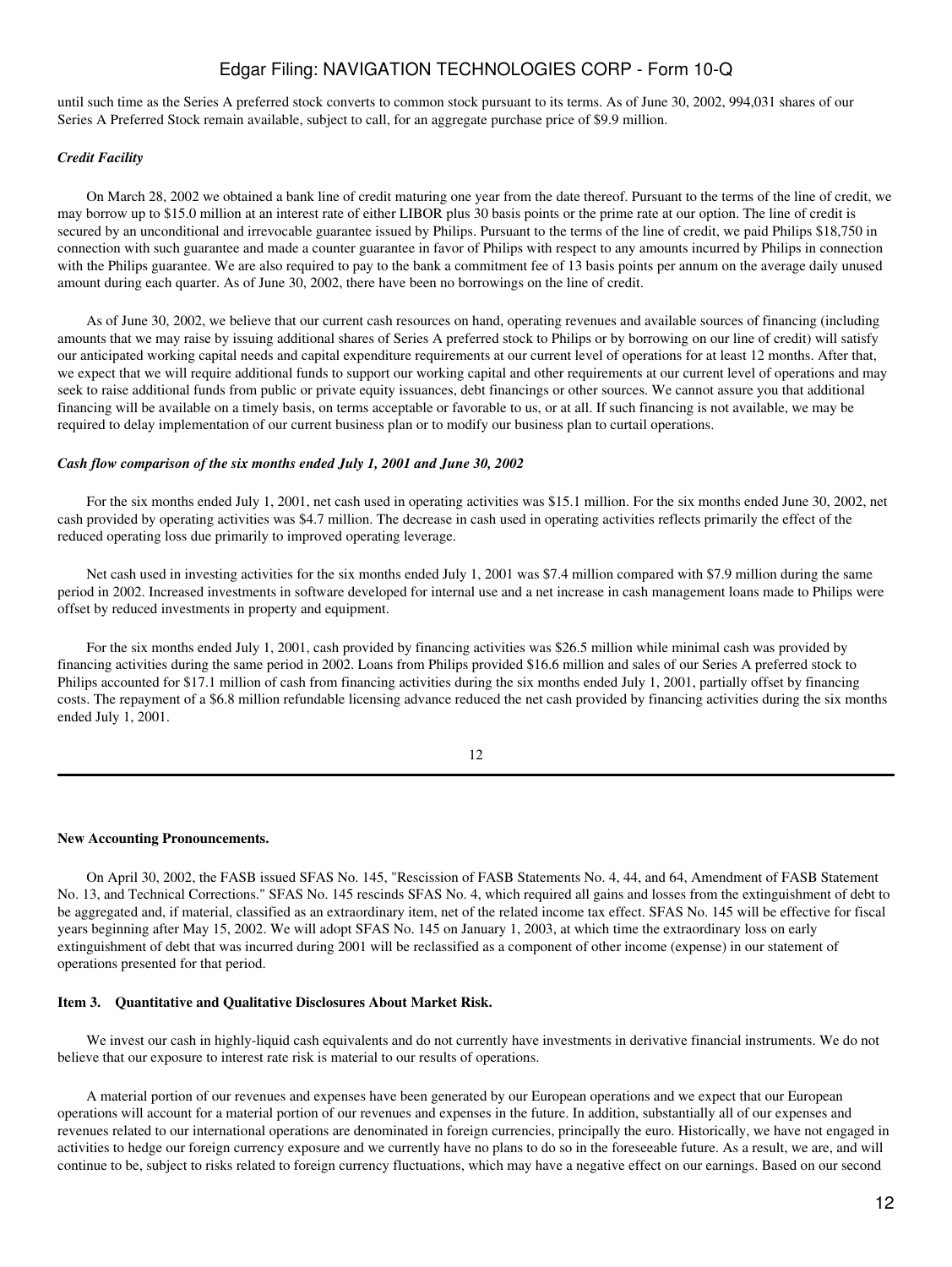quarter of 2002 net income, a \$0.10 change in the average U.S. dollar/euro currency exchange rate (actual average rate of 0.92 euro/U.S. dollar), would have increased or decreased the Company's net income by \$0.7 million. Based on our net loss for the six months ended June 30, 2002, a \$0.10 change in the average U.S. dollar/euro currency exchange rate (actual average rate of 0.90 euro/U.S. dollar), would have increased or decreased the Company's net loss by \$1.2 million.

## **PART II OTHER INFORMATION**

#### <span id="page-12-1"></span><span id="page-12-0"></span>**Item 3. Defaults Upon Senior Securities.**

**(b)**

 As of August 13, 2002, accumulated preferred stock dividends on Navigation Technologies' Series A Preferred Stock were \$16,224,024.55 and on Navigation Technologies' Series B Preferred Stock were \$164,995,893.81, each of which are payable in additional shares of preferred stock, respectively. In accordance with the Stock Purchase Agreement dated March 29, 2001 with respect to our preferred stock, these dividends have not been declared by our Board of Directors and, therefore, are not due and payable at this time.

#### <span id="page-12-2"></span>**Item 6. Exhibits and Reports on Form 8-K.**

(a)

Exhibits.

| <b>Exhibit Number</b> | <b>Description</b> |
|-----------------------|--------------------|
|-----------------------|--------------------|

10.1 Deposit Agreement dated May 21, 2002 between **Navigation Technologies Corporation and KONINKLIJKE PHILIPS ELECTRONICS N.V.**

(b)

Reports on Form 8-K

None.

# **SIGNATURES**

<span id="page-12-3"></span> Pursuant to the requirements of the Securities Exchange Act of 1934, the registrant has duly caused this report to be signed on its behalf by the undersigned thereunto duly authorized.

Dated: August 13, 2002

# **NAVIGATION TECHNOLOGIES CORPORATION**